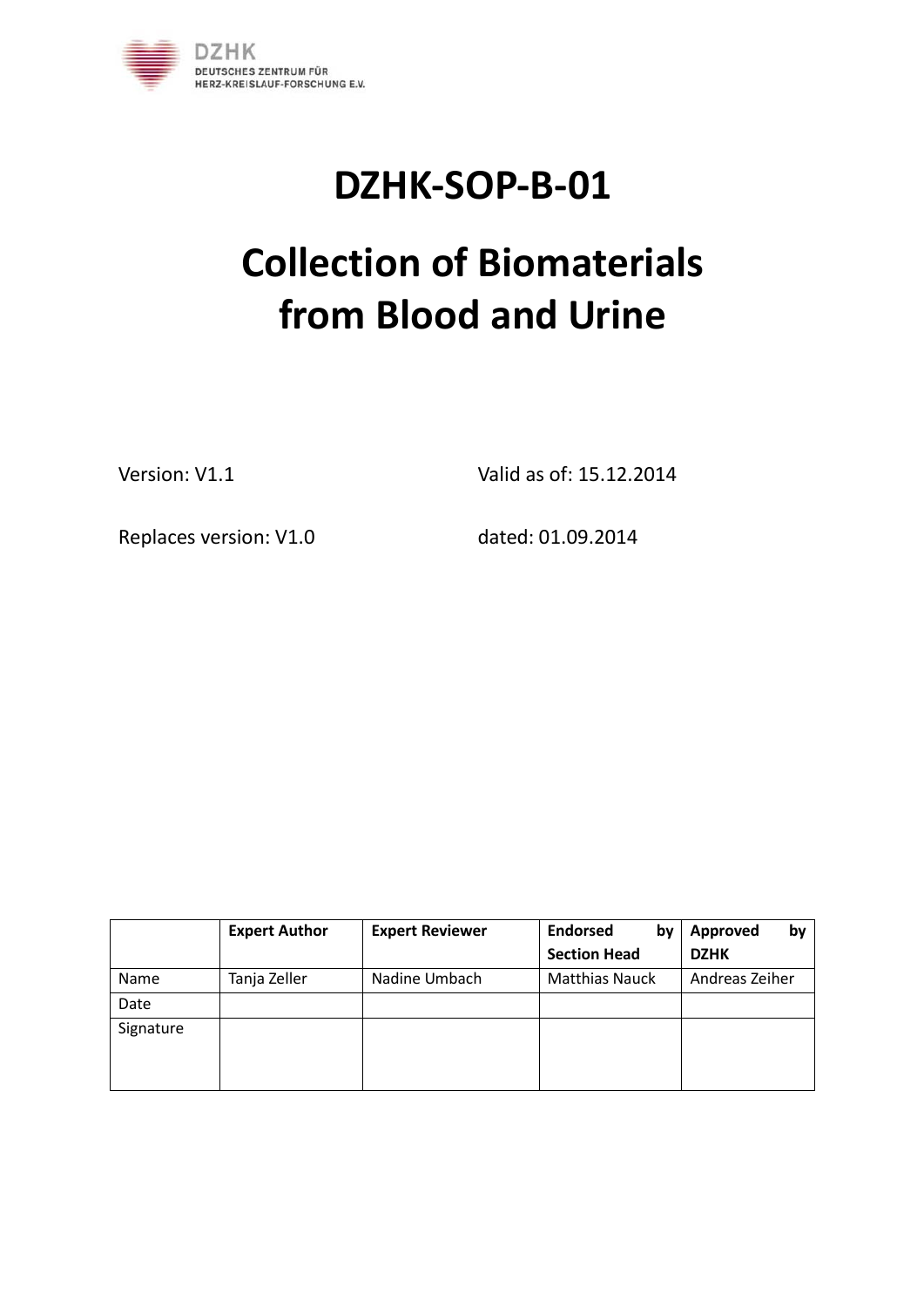## **Contents**

| 1  |     |  |  |  |  |
|----|-----|--|--|--|--|
| 2  |     |  |  |  |  |
| 3  |     |  |  |  |  |
|    | 3.1 |  |  |  |  |
|    | 3.2 |  |  |  |  |
|    | 3.3 |  |  |  |  |
| 4  |     |  |  |  |  |
| 5  |     |  |  |  |  |
| 6  |     |  |  |  |  |
|    | 6.1 |  |  |  |  |
|    | 6.2 |  |  |  |  |
|    | 6.3 |  |  |  |  |
| 7  |     |  |  |  |  |
| 8  |     |  |  |  |  |
| 9  |     |  |  |  |  |
| 10 |     |  |  |  |  |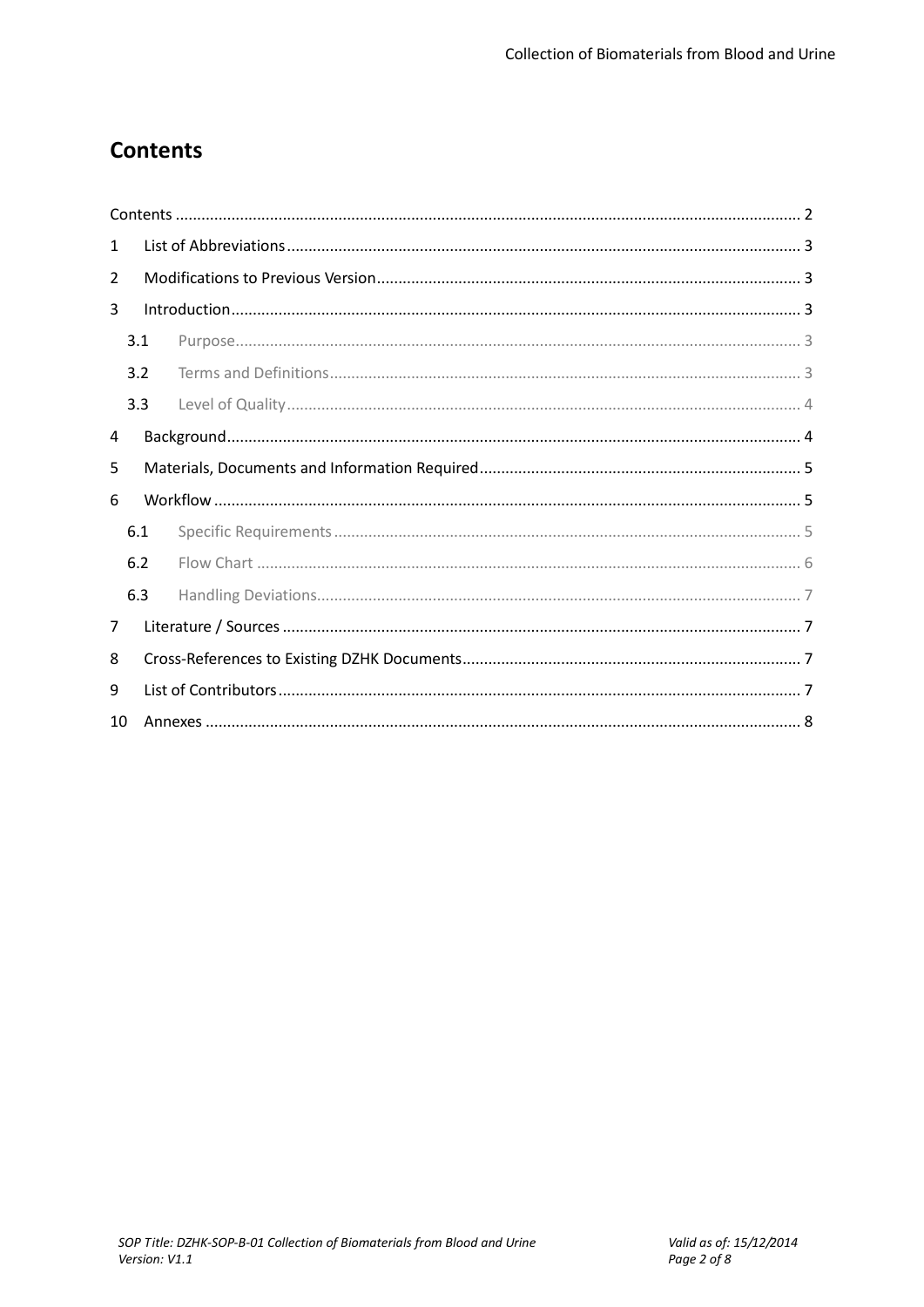## **1 List of Abbreviations**

| Abbreviation | <b>Full form</b>                                    |
|--------------|-----------------------------------------------------|
| SOP          | standard operating procedure                        |
| <b>DZHK</b>  | Deutsches Zentrum für Herz-Kreislauf-Forschung e.V. |
| <b>BB</b>    | biomaterial bank                                    |
| <b>BD</b>    | Becton Dickinson AG                                 |
| <b>EDTA</b>  | ethylenediaminetetraacetic acid                     |

## **2 Modifications to Previous Version**

| <b>Section</b> | <b>Old Version</b>                             | <b>New Version</b>                               |
|----------------|------------------------------------------------|--------------------------------------------------|
| 4              | Table 1 for BD primary receptacles             | Table 1 for BD primary receptacles               |
|                | Serum: 8.5 ml                                  | Serum: 10.0 ml                                   |
|                | Urine: 8.5 ml                                  | Urine: 11.0 ml                                   |
| Annex          | <b>Biomaterial Collection Form - Basic Set</b> | Biomaterial Collection Form - Basic Set, Version |
|                | (Version 1.0)                                  | 1.1                                              |

## **3 Introduction**

#### *3.1 Purpose*

The purpose of this standard operating procedure is to describe the process of collecting fluid biomaterials up to the point of transport to the laboratory (for further processing) in the context of DZHK projects (normally for a clinical study, registry or cohort) in order to set up a DZHK biomaterial bank under standardized conditions.

#### Core elements of this SOP appear on a grey background.

#### *3.2 Terms and Definitions*

*Biomaterials* include e.g. blood, urine, stool and tissue as well as the materials that result after processing (e.g. plasma, serum in aliquots as well as DNA, RNA and stem cells).

The term *biomaterial bank (BB)* should be understood as the storage of biomaterials as well as the storage of data on the quality attributes of the biomaterial and corresponding information. The biomaterials are to be stored at a temperature of at least -80°C (e.g. in a deep freezer or automated cryogenic storage system).

*DZHK biomaterial* denotes the biomaterial which is collected from every patient/test subject participating in a DZHK project (normally a clinical study, registry or cohort) and which becomes property of the DZHK and is hence subject to the DZHK Terms of Use. For blood, the quantity of biomaterial to be collected is calculated on the basis of the cross-study quantity and the study-specific quantity (DZHK basic quantity or DZHK study quantity), which must be processed and stored.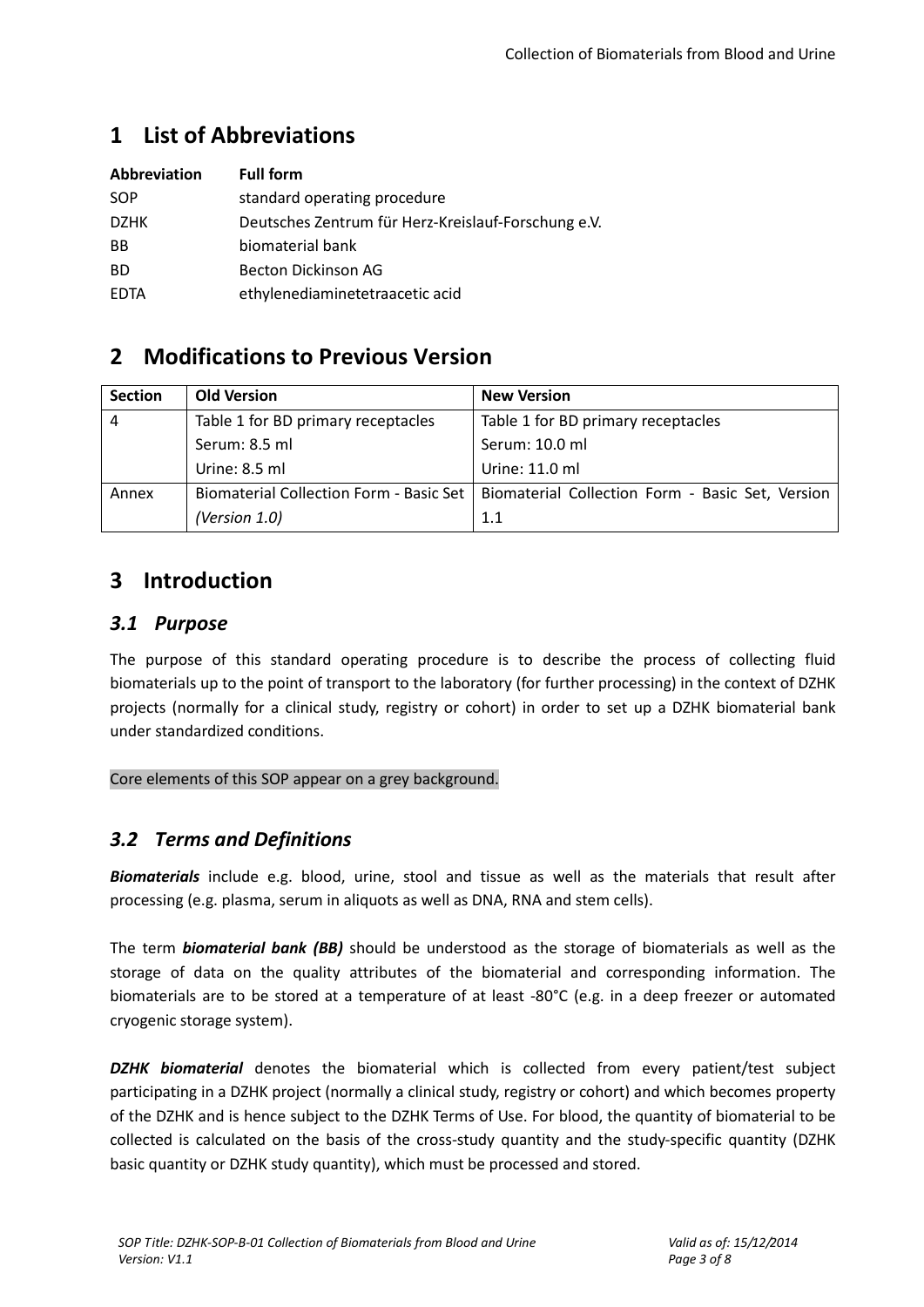Cross-study biomaterials, which are collected independently of any concrete study, are referred to as *DZHK Basic Sets*.

Study-specific biomaterials, which are additionally collected for the purpose of a concrete study, are referred to as *DZHK Study Sets*.

### *3.3 Level of Quality*

This SOP corresponds to Quality Level 2 of the DZHK.

|                | <b>DZHK Quality Levels</b>                                                       |  |  |
|----------------|----------------------------------------------------------------------------------|--|--|
| Implementation |                                                                                  |  |  |
| Level 1        | The examination is performed in accordance with the requirements laid down in    |  |  |
|                | the Guidelines of the German Medical Association on Quality Assurance in Medical |  |  |
|                | Laboratory Testing.                                                              |  |  |
| Level 2        | The examination is performed in accordance with the requirements of the SOP of   |  |  |
|                | the DZHK. The minimum requirements for ensuring the quality of the               |  |  |
|                | implementation and of the examiner are defined herein.                           |  |  |
| Level 3        | The examination is performed in accordance with the requirements of the SOP of   |  |  |
|                | the DZHK and certification of the examiner: Determination of intra- and inter-   |  |  |
|                | observer variability (standard of epidemiological studies).                      |  |  |

## **4 Background**

#### Collection of Biomaterials

The collection, processing and storage of the DZHK basic set of biomaterials (see [Table](#page-4-0) 1) are important steps in the pre-analytical process and must be performed in a standardized manner in accordance with the SOPs of the DZHK.

In scientific studies, various experimental approaches are used to examine human biomaterials (e.g. determination of standard laboratory values, metabolic or proteomic methods, DNA/RNA extraction, biomonitoring). Therefore, the methods used to collect, process and store the biomaterials have to be standardized in such a way that as many of the above-mentioned techniques as possible can still be applied even after long periods of storage.

#### Type of material, volume and quantity for the DZHK Biomaterial Bank

Processed biomaterials (= DZHK Basic Set) from every patient/test subject participating in a DZHK study, registry or cohort must be stored in a biomaterials bank. Primary receptacles from BD or Sarstedt must be used for the determination of blood parameters.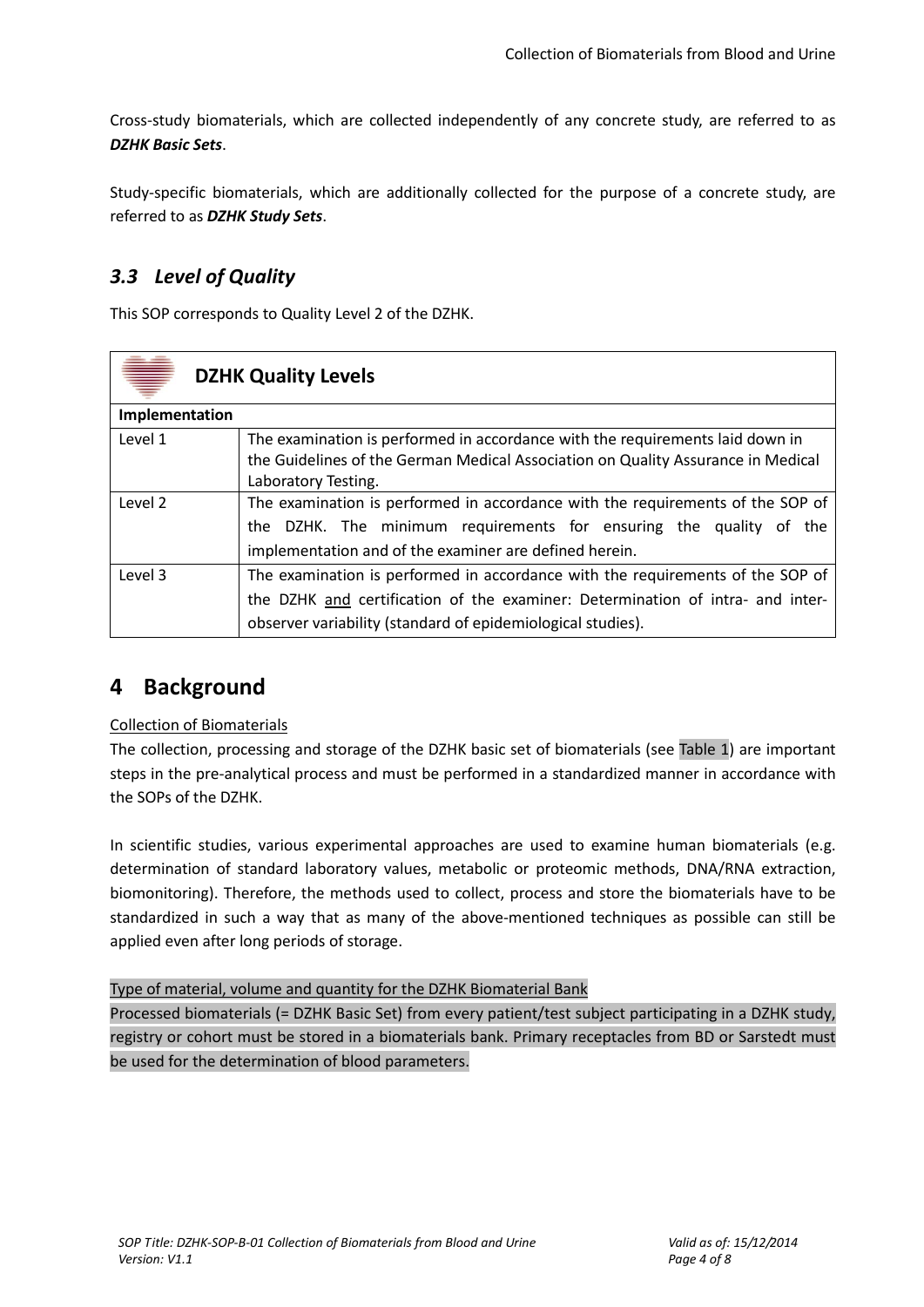|                  | Primary     | <b>BD</b>     |          | <b>Sarstedt</b>  |          |
|------------------|-------------|---------------|----------|------------------|----------|
|                  | receptacle  | <b>Volume</b> | Quantity | <b>Volume</b>    | Quantity |
|                  | Serum       | $10.0$ ml     |          | 7.5 ml           |          |
| <b>Basic Set</b> | <b>EDTA</b> | 4.0 ml        |          | 7.5 ml           |          |
|                  | Citrate     | $3.0$ ml      |          | 3.0 <sub>m</sub> |          |
|                  | Jrine       | 11.0 ml       |          | $10.0$ ml        |          |

<span id="page-4-0"></span>**Table 1 Type of material, volume and quantity in the DZHK Basic Biomaterial Bank**

## **5 Materials, Documents and Information Required**

The collection set for collecting the DZHK Basic Set is centrally provided by Greifswald and contains:

- labelled primary receptacles and rack-mounted and labelled aliquot tubes
- Biomaterial Collection Form for the Basic Set with identification code for the basic collection set
- sticker (identification code) for the urine cup
- additional stickers (identification code without material ID)

Basic collection sets should be requested from

Institut für Klinische Chemie und Laboratoriumsmedizin Universitätsmedizin Greifswald Ernst Moritz Arndt Universität Greifswald Ferdinand-Sauerbruch-Straße 17475 Greifswald

Fax +49 3834 86 5502 E-mail: laborstudien.umg@uni-greifswald.de

#### The following are also required:

- DZHK patient/test subject identifier (**Basic Set Pseudonym**) for linking with the **Basic Collection Set ID** (identification code of the basic collection set)
- Instructions for patients/test subjects on sterile collection of urine (see information sheet "Collecting a Mid-Stream Urine Specimen")

## **6 Workflow**

#### <span id="page-4-1"></span>*6.1 Specific Requirements*

The collection of biomaterials is carried out in accordance with local regulations. Deviations from the following requirements will not result in the exclusion of the patient/test subject from the study.

#### **Collection of blood:**

- Appropriate means of disposal for needles, swabs, etc.
- Period of rest in unaltered body position prior to blood collection: 5 minutes
- Site of collection on patient/test subject: cubital vein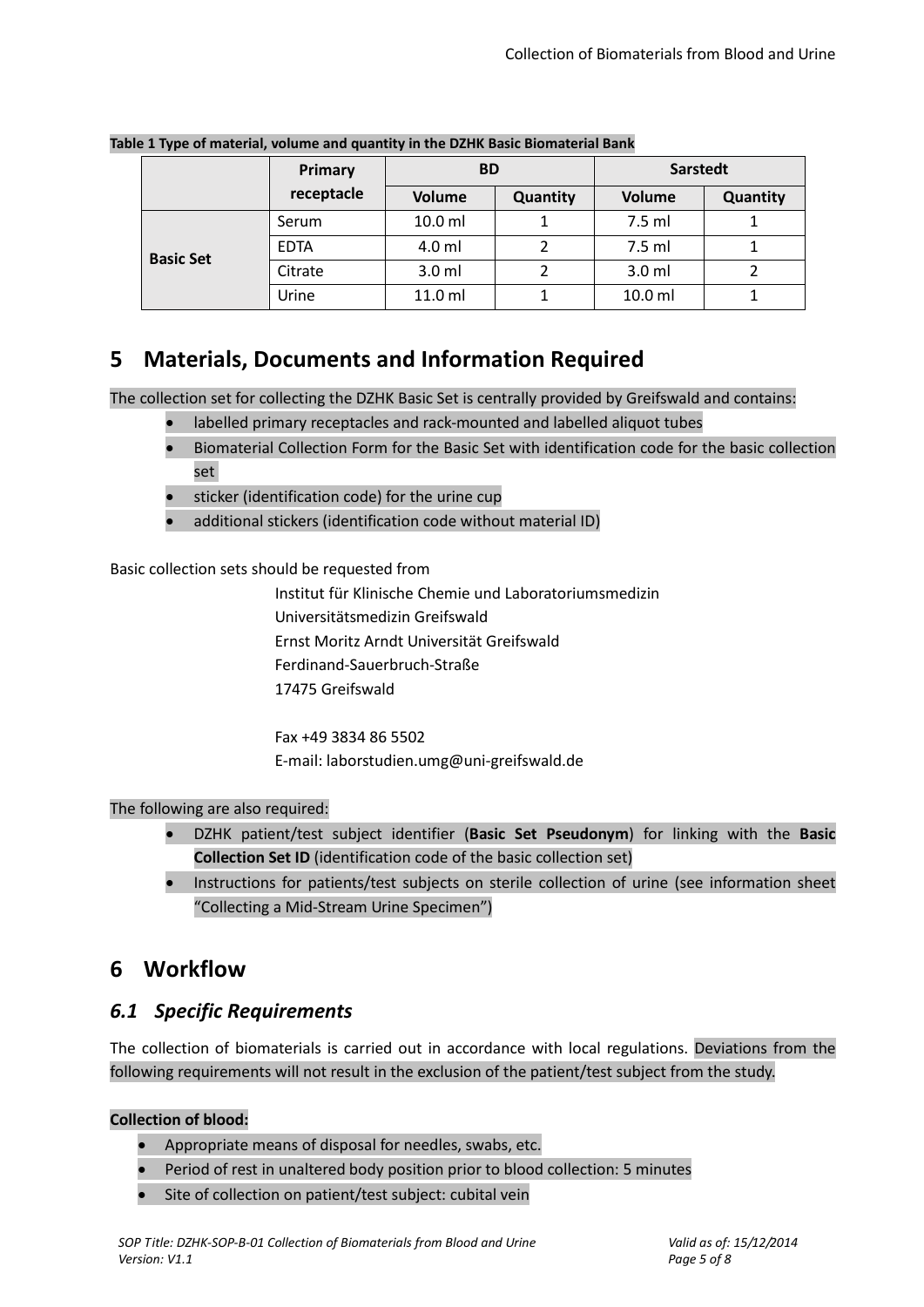- Tourniquet time < 1 minute
- Specimens should be drawn in the following order: serum, citrate, EDTA
- The tourniquet should be released once collection of blood has begun, i.e. when blood flow into the primary receptacle is visible
- No repeat clenching of the fist
- Invert immediately while exchanging the primary receptacles
- Store the primary receptacles vertically in the primary receptacle/tube rack

#### **Collection of urine:**

- Label the urine cup using the sticker intended for that purpose
- Inform the patient/test subject using the information sheet "Collecting a Mid-Stream Urine Specimen"
- Spontaneous urine collection
- Immediately after urine specimen is given: document the time the urine specimen was collected and the appearance of the urine on the Biomaterial Collection Form
- If patient/test subject is actively menstruating: Make a note of this on the Biomaterial Collection Form

#### **Transport of biomaterials:**

The primary receptacles along with the Biomaterial Collection Form and the aliquot tubes (rack) should be transported to the laboratory, if possible, within 60 minutes after collection of the biomaterial.

#### *6.2 Flow Chart*

Patient in clinic – Informative discussion with a doctor (DZHK consent) - Consent and signature => Pseudonymization and labelling of the urine cup - Collection of biomaterial in the outpatient clinic/ward/operating theatre (for urine, according to the information sheet) – Submission and transport to the laboratory (in accordance with local regulations)



 $\rightarrow$  Document each individual step on the Biomaterial Collection Form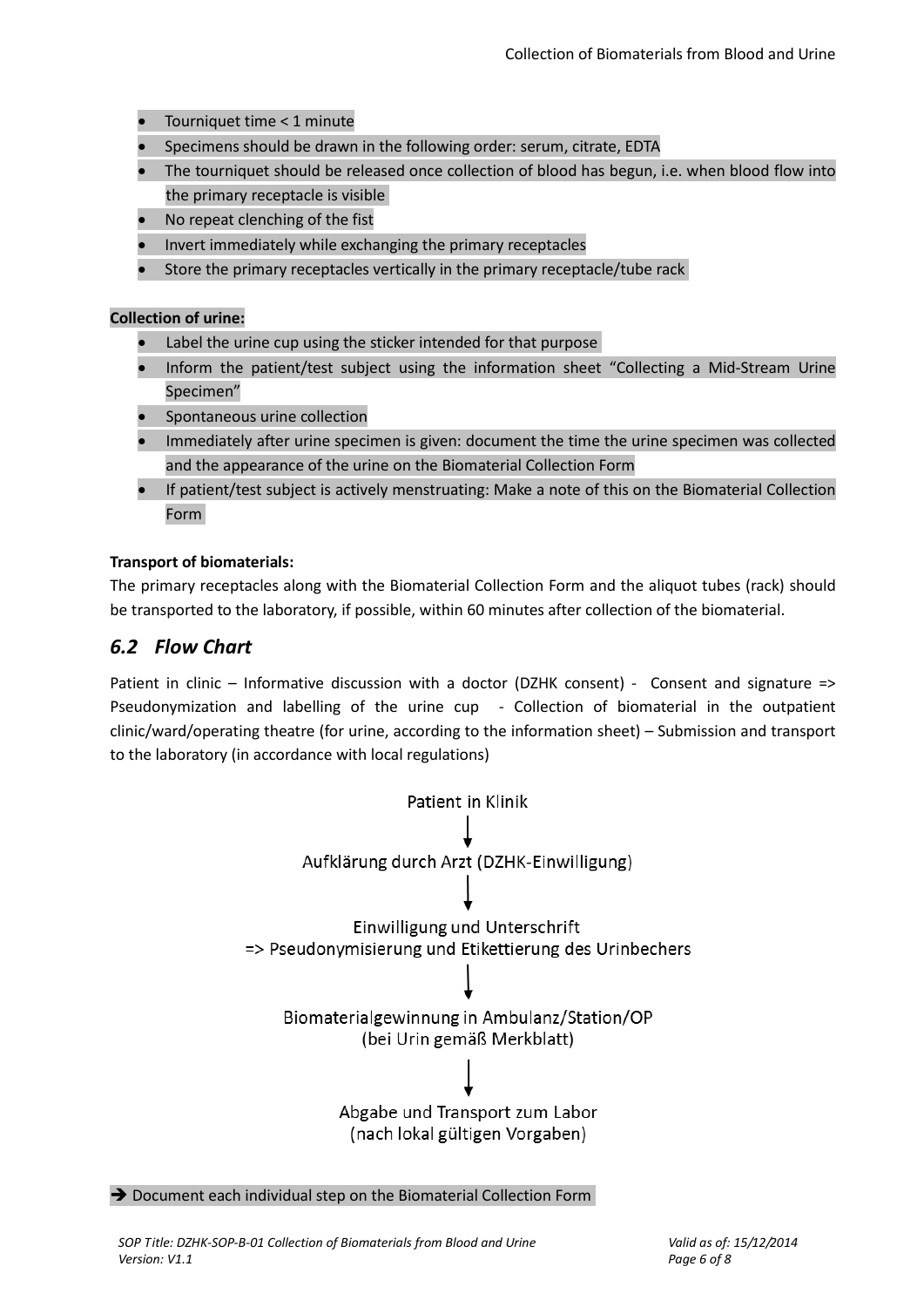#### *6.3 Handling Deviations*

Deviations from the requirements listed under Section [6.1](#page-4-1) (e.g. collection of blood from a site other than the cubital vein, tourniquet time longer than 1 minute) must be documented on the Biomaterial Collection Form.

## **7 Literature / Sources**

Guidelines of the German Medical Association on Quality Assurance in Medical Laboratory Testing. Deutsches Ärzteblatt, 105 (7), 15 February 2008, pages A 341-355, most recently modified/amended in Deutsches Ärzteblatt 110 (39), 27 September 2013, page A 1822

## **8 Cross-References to Existing DZHK Documents**

| Type / SOP ID | Title                                                                   |
|---------------|-------------------------------------------------------------------------|
| SOP-0105      | Acquisition of Personally Identifiable Information and Informed Consent |
|               | (draft stage)                                                           |
| DZHK-SOP-B-02 | <b>Biomaterial Processing Basic Set</b>                                 |

## **9 List of Contributors**

| <b>Name</b>              | <b>Function</b>                   | Contribution         |
|--------------------------|-----------------------------------|----------------------|
| Dr. Tanja Zeller         | Head of the Working Group,        | Drafted the SOP      |
|                          | author of the SOP                 |                      |
| Prof. Dr. Matthias Nauck | Head of Scientific Infrastructure | <b>Expert review</b> |
| Dr. Nadine Umbach        | Member of the Working Group,      | Expert review        |
|                          | reviewer                          |                      |
| Christiane Heiß          | Member of the Working Group,      |                      |
|                          | co-ordinator                      |                      |
| Dr. Jennifer Franke      | Member of the Working Group       | <b>Expert review</b> |
| Dr. Christian Geier      | Member of the Working Group       | <b>Expert review</b> |
| Sabine Hübler            | Member of the Working Group       | <b>Expert review</b> |
| Sophia Lamp              | Member of the Working Group       |                      |
| Antje Müller             | Member of the Working Group       | Expert review        |
| Dr. Astrid Petersmann    | Member of the Working Group       | <b>Expert review</b> |
| PD Dr. Thomas Pickardt   | Member of the Working Group       | <b>Expert review</b> |
| Prof. Dr. Daniel Teupser | Member of the Working Group       | <b>Expert review</b> |
| Dr. Christian Troidl     | Member of the Working Group       | <b>Expert review</b> |
| Dr. Tanja Weis           | Member of the Working Group       | Expert review        |
| Prof. Philipp Wild       | Member of the Working Group       | Expert review        |